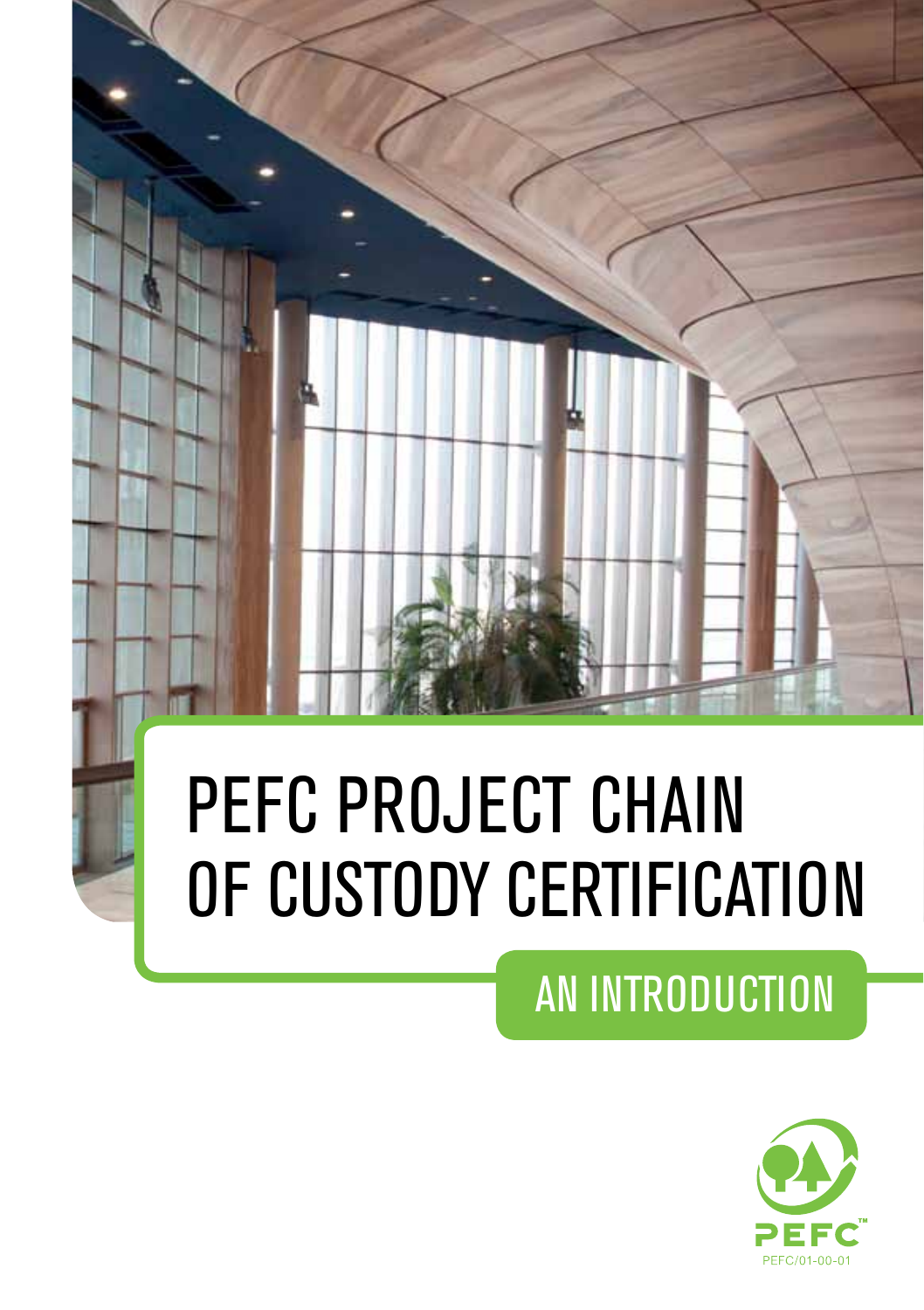### SEAL OF APPROVAL

Forests contain some of the most valuable and biodiverse ecosystems on the planet. Without forests, many of these services would be lost, while many of the species which rely on forests would also be endangered or disappear. An estimated one in five people worldwide are believed to depend on forests and the services they provide for their livelihoods.

Today, the imperative for sustainability and increased environmental awareness means that there is a desire by responsible companies to demonstrate that they are operating sustainably. Companies have long recognized that sourcing and using PEFC certified timber does not only contribute to safeguarding the world's forests, but also assists in improving one's sustainability credentials and the overall reputation of wood as an environmentally sound raw material.



It is therefore critical to demonstrate responsible sourcing practices through PEFC Project Chain of Custody certification. It validates that each step of the supply chain has been monitored closely with independent auditing and is the key mechanism for tracing certified material from the forest to the building site. France Controllers and Sedman<br>
Structural time supply charged the supply charged in the supply charged and sustainably in<br>
This unbroken line timber used<br>
and sustainably in With over 230 m<br>
forests in about<br>
With over 230

This unbroken link is transparent proof that the timber used is sourced from legally and sustainably managed, certified forests. With over 230 million hectares of certified forests in about 30 countries, PEFC is the world's largest forest certification system, ensuring a consistent supply of certified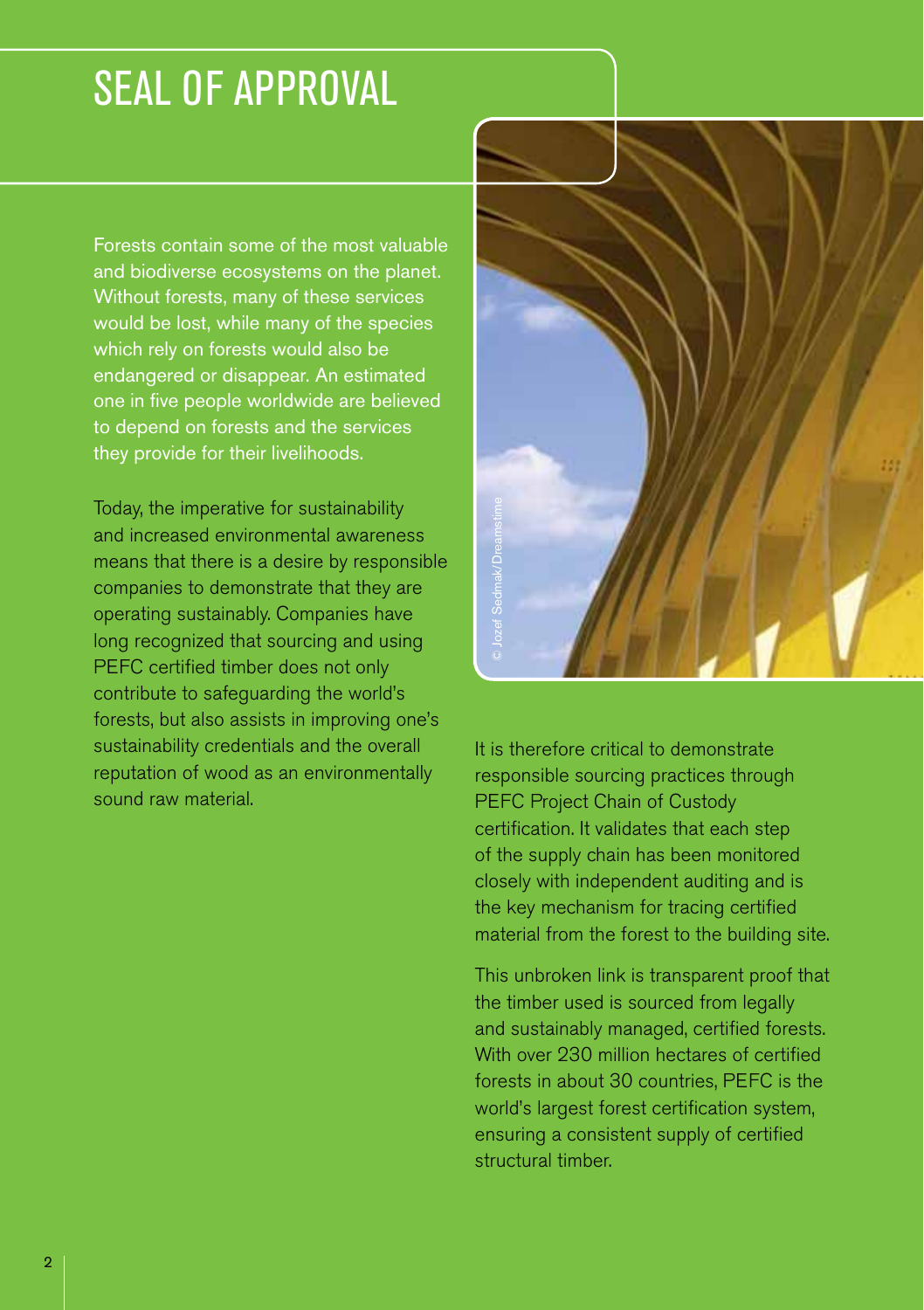### SOLID GREEN REPUTATION FOR YOUR BUSINESS

PEFC Project Chain of Custody certification is a specific form of Chain of Custody certification that allows you to take advantage of PEFC certification for your projects.

Chain of Custody certification is well suited for the on-going and continuous production of certified products across a wide range of areas including paper, packaging, tissue products, furniture, or even wooden toys. However, it is not always the most efficient option for short-term projects involving different, uncertified contractors, such as in the construction or shipbuilding industries, or the one-off production of a specific product.

This can be exceptionally demanding for main contractors and large construction companies wishing to obtain PEFC certification for their projects.

This challenge can now be solved by attaining PEFC Project Chain of Custody certification and thereby receiving bona fide credentials for the timber that you use.

PEFC Project Chain of Custody certification recognizes that not all parties involved in specific projects are certified, even though forest-based material used for the project is covered by Chain of Custody certification. Usually, the fact that non-certified parties handle certified material would break the chain, and this is where PEFC Project Chain of Custody comes into play.

PEFC Project Chain of Custody Certification enables you to attain the highest level of certification available, giving the chosen project added environmental value and a 'solid green' reputation.

#### Examples for PEFC Project Chain of Custody include:

- New build commercial and office buildings
- Private and social housing projects
- Renovation and refurbishment schemes
- Airports and railway stations
- Schools, playgrounds, skate parks, and sports arenas
- • Boats and harbours
- • Event and trade show infrastructure (stages, seating, stands)
- • Civil engineering projects including bridges and tunnels
- And many more...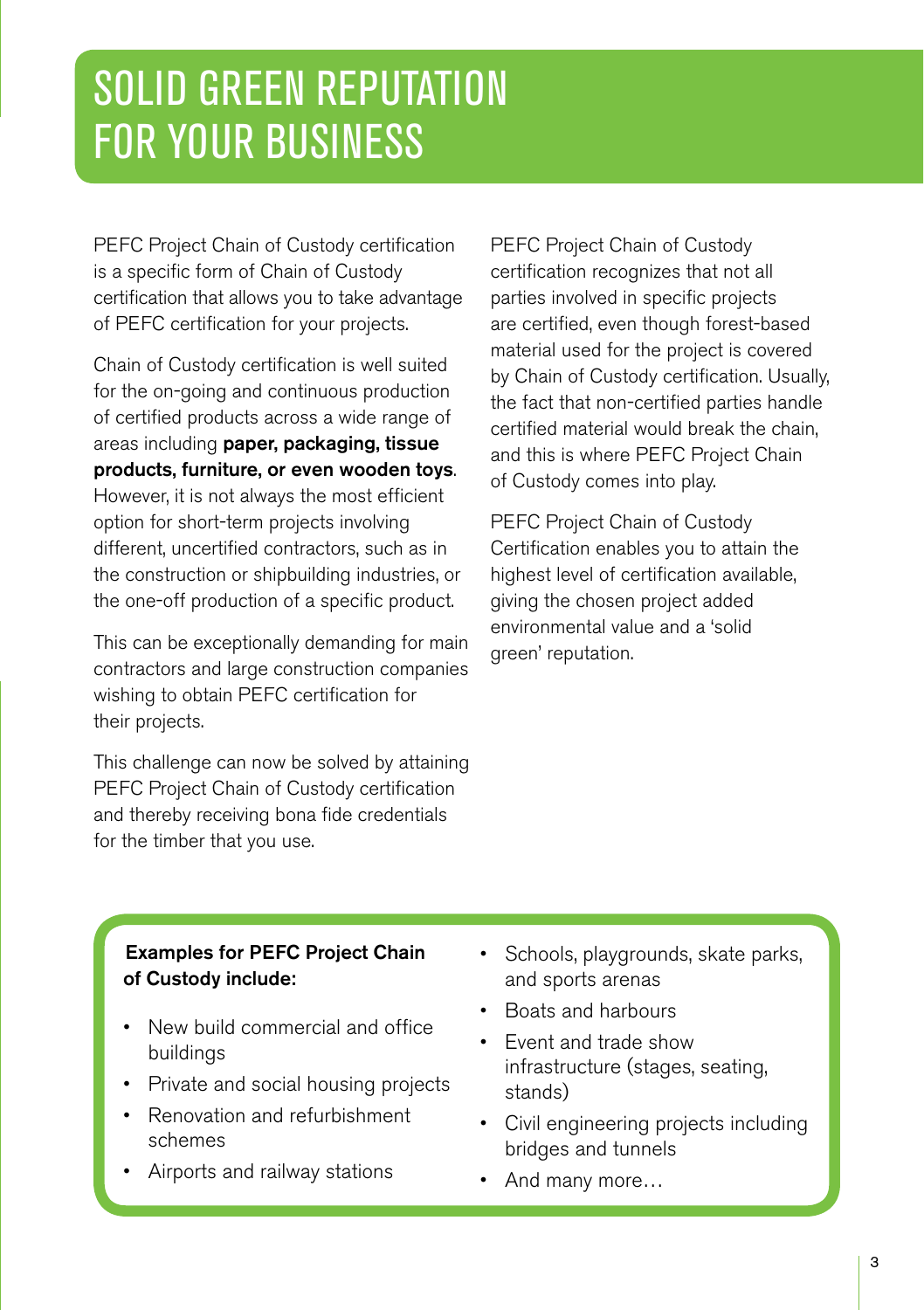### THE PERFECT PROJECT

As the main contractor, you will have a clearly defined view of what needs to be achieved and delivered for the project you are working on. The process behind PEFC Project Chain of Custody certification is also clearly defined. It can be applied to virtually any construction concept or any other one-off project where timber is used.



With PEFC Project Chain of Custody, the specific project is considered to be the 'product' to which the Chain of Custody process is applied.

In practice, this means that when you, as the **Project Manager**, obtain a Chain of Custody certificate for project certification and implement it for a specific project, contractors working on this project are covered as **Project Members** and are not required to obtain Chain of Custody certification themselves.

As the Project Manager, you will have to comply with the relevant requirements and establish a suitable management system. This management system will allow for the control of records, training of staff, internal audits, and complaint resolution. This system will also cover the activities performed by Project Members, to control and record timber arriving and being used on site.

As with the regular Chain of Custody, meticulous records must be maintained on all aspects of the forest-based products received on site, and employees involved in the project must be competent and receive sufficient training.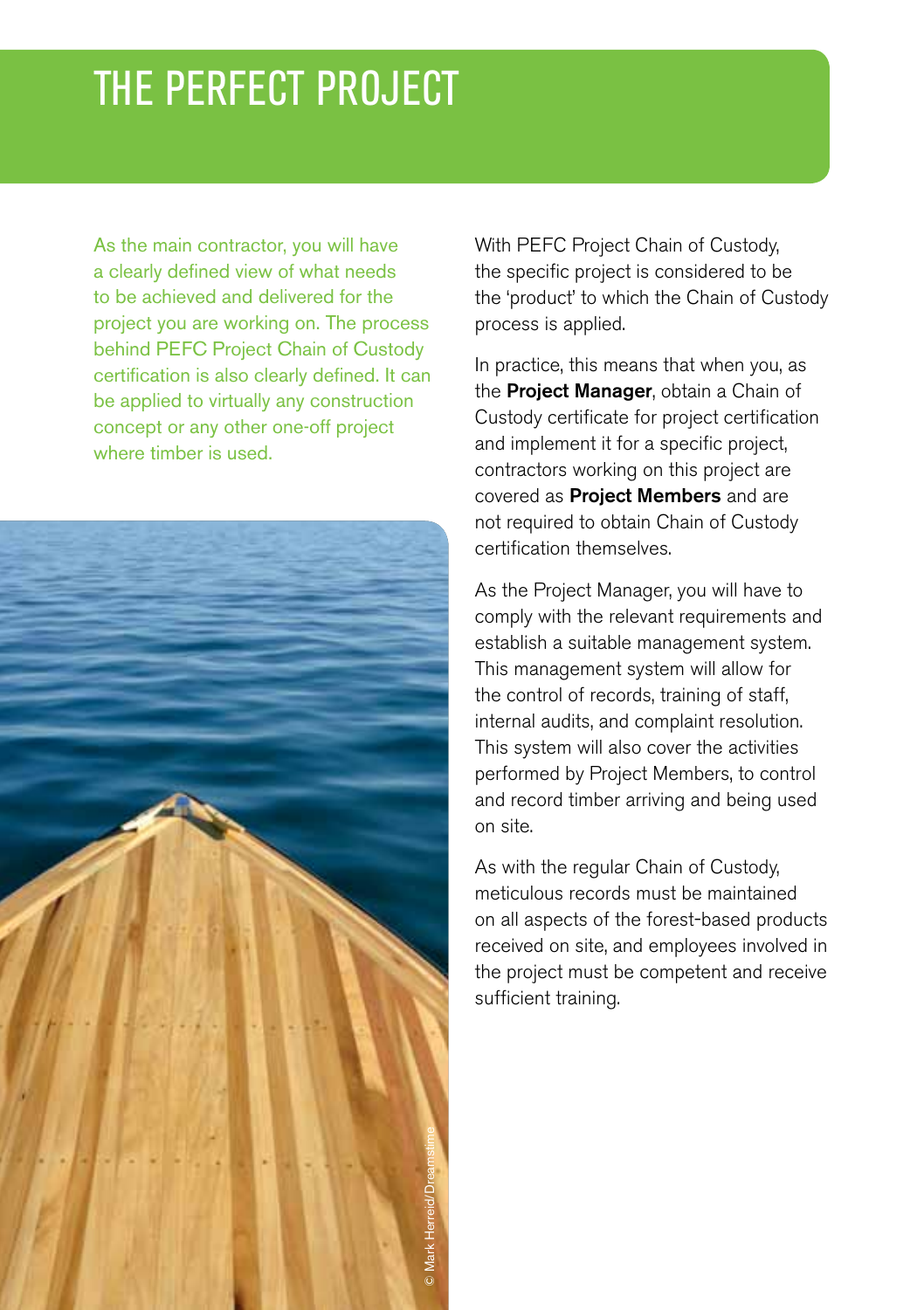# ACCOUNTING FOR YOUR CERTIFIED MATERIAL



*Simple percentage method*

Any project will engage a range of different suppliers, all of whom will provide products with differing contents of certified material. To make things simple and easy to understand for everyone involved, PEFC Project Chain of Custody certification utilizes the simple **percentage-based** method to account for PEFC certified material used for the project. **Proper involved, PEF**<br>**Stocky certification**<br>**ercentage-based**<br>for PEFC certified<br>**Propect**.<br>the percentage Sasy to<br>
Solved, PEFC<br>
Exploration of the project.<br>
Solved, PEFC<br>
Completion of the project.<br>
Completion of the project.

It essentially reflects the percentage of certified material in the forest-based material actually used for the project as a whole.

#### BIDDING ON PROJECTS

 $commitments, and contractual$ certified. PEFC Project Chain  $\mathbf{h}$  in period  $\mathbf{h}$ Contracts and tenders may already require a project to be of Custody allows the Project Manager to calculate the expected percentage of certified material based on specifications, relationships.

The validity of the expected percentage must be confirmed by the Project Manager as part of the internal audit and subsequent certification body audit after the completion of the project.

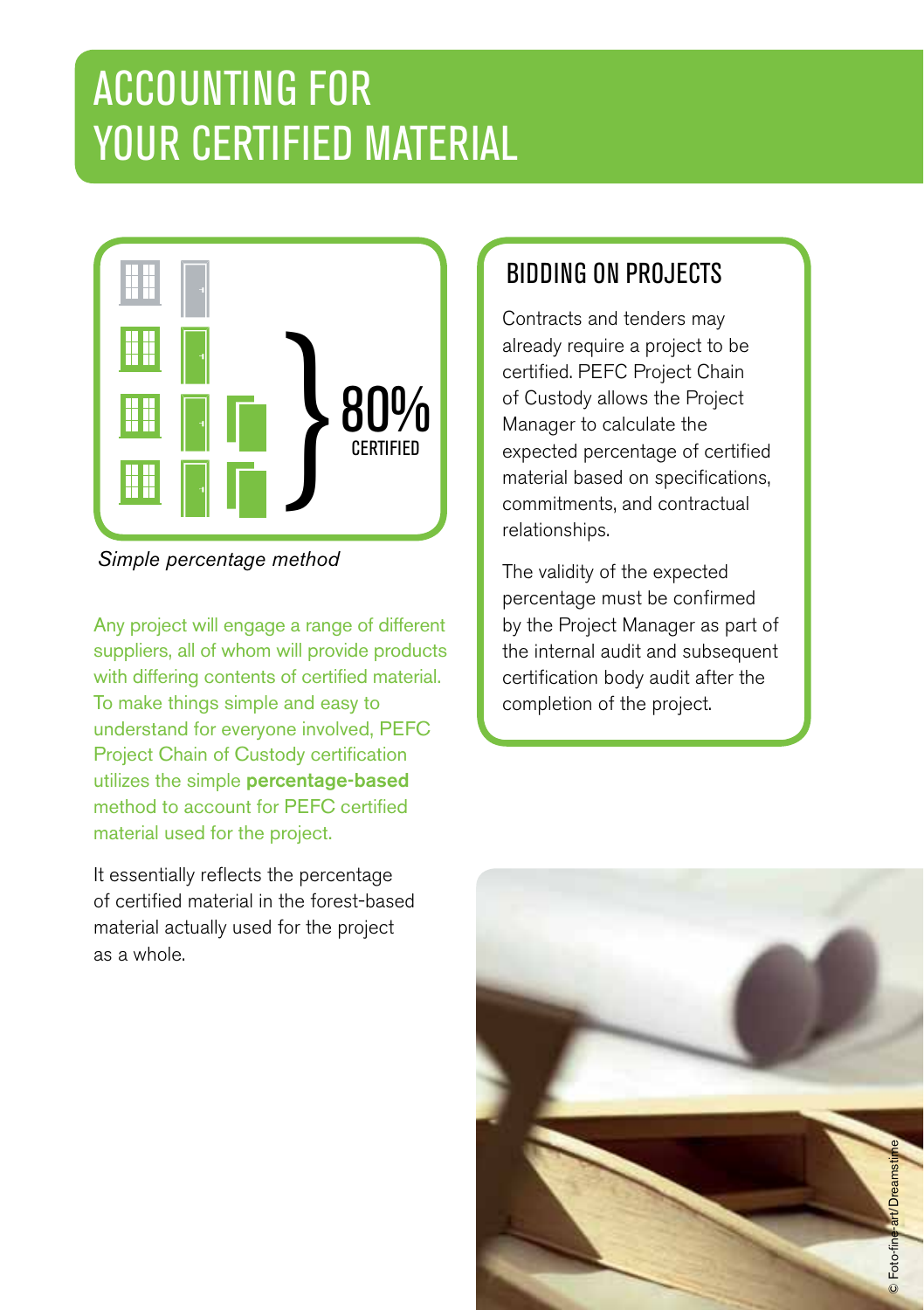## BENEFITS OF PROJECT **CERTIFICATION**

As expectations grow for companies to source responsibly, business interest in Project Chain of Custody certification is increasing. PEFC Project Chain of Custody certification offers several important benefits:

• Access to markets – providing companies with competitive advantages for their PEFC certified projects in an increasingly environmentally-conscious world.



- **Inspire confidence allowing you** and your project partners to make a bold statement of sustainability and sound ethical sourcing of timber and forest-based products.
- **Ease of implementation enabling** Project Managers to take advantage of PEFC certification even if not all Project Members have obtained PEFC Chain of Custody certification.
- Compliance with legislation  $-$ PEFC's Due Diligence System (DDS) excludes wood from conversions, illegal and other controversial sources.
- **Availability and choice two-thirds** of the world's certified forest area is PEFC certified. That is currently more than 230 million hectares, offering the widest supply of certified fibre and timber.
- **Business leadership on** sustainability - businesses acquire a competitive advantage over competitors.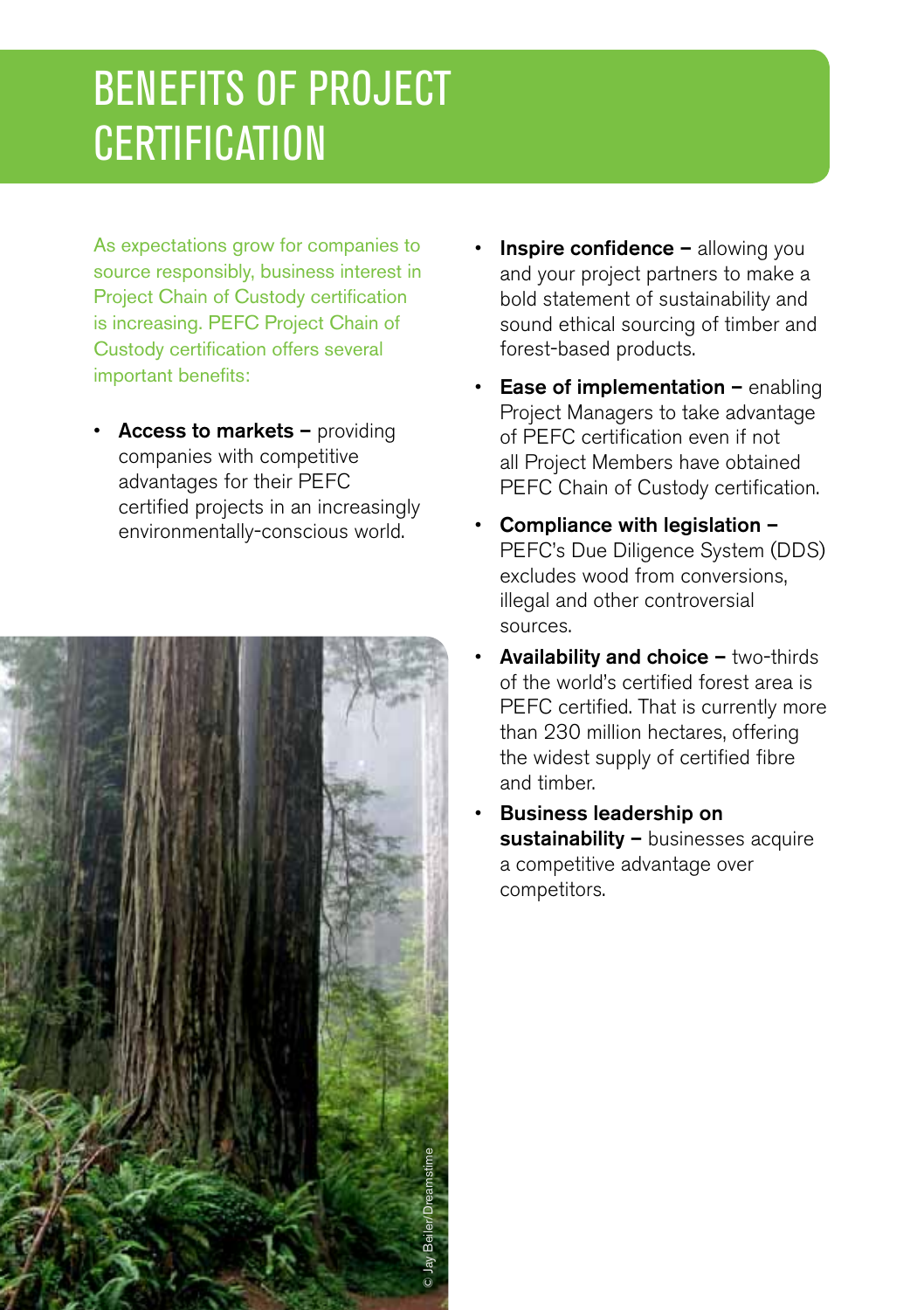### NEXT STEPS

#### Obtaining PEFC Project Chain of Custody Certification

certification bodies. These certification bodies must be recognized by PEFC. PEFC itself does not issue certificates.

During the audit, the certification body implemented the PEFC requirements.

If your business meets the requirements, the certification body obtained your PEFC certificate, you can apply to your national PEFC body or PEFC International to use the PEFC logo and label.

Remember to plan your certification carefully and to conduct an internal audit beforehand – by getting and timely assessment.

#### FLOWCHART \*

- > PROJECT DEFINITION
- > ESTABLISH DOCUMENT MANAGEMENT **SYSTEM**
- > DEVELOP PROJECT MEMBERS AND SUPPLIER LIST
- > COMMUNICATE REQUIREMENTS TO PROJECT MEMBERS AND SUPPLIERS
- > RECORD OF FIRST WOOD-BASED MATERIALS DELIVERY AND CHECK FOR CERTIFIED STATUS
- > INTERNAL AUDIT
- > CERTIFICATION BODY INITIAL ASSESSMENT
- > UNDERTAKE DUE DILIGENCE AS REQUIRED
- > CALCULATE POTENTIAL PERCENTAGE CLAIM
- > CONSIDER LOGO USE
- > MARKET PEFC PROJECT CERTIFICATION
- > COMPLETE PROJECT
- > FINAL ASSESSMENT
- > MAINTAIN FINAL RECORDS

\* First project only. Subsequent projects require fewer steps.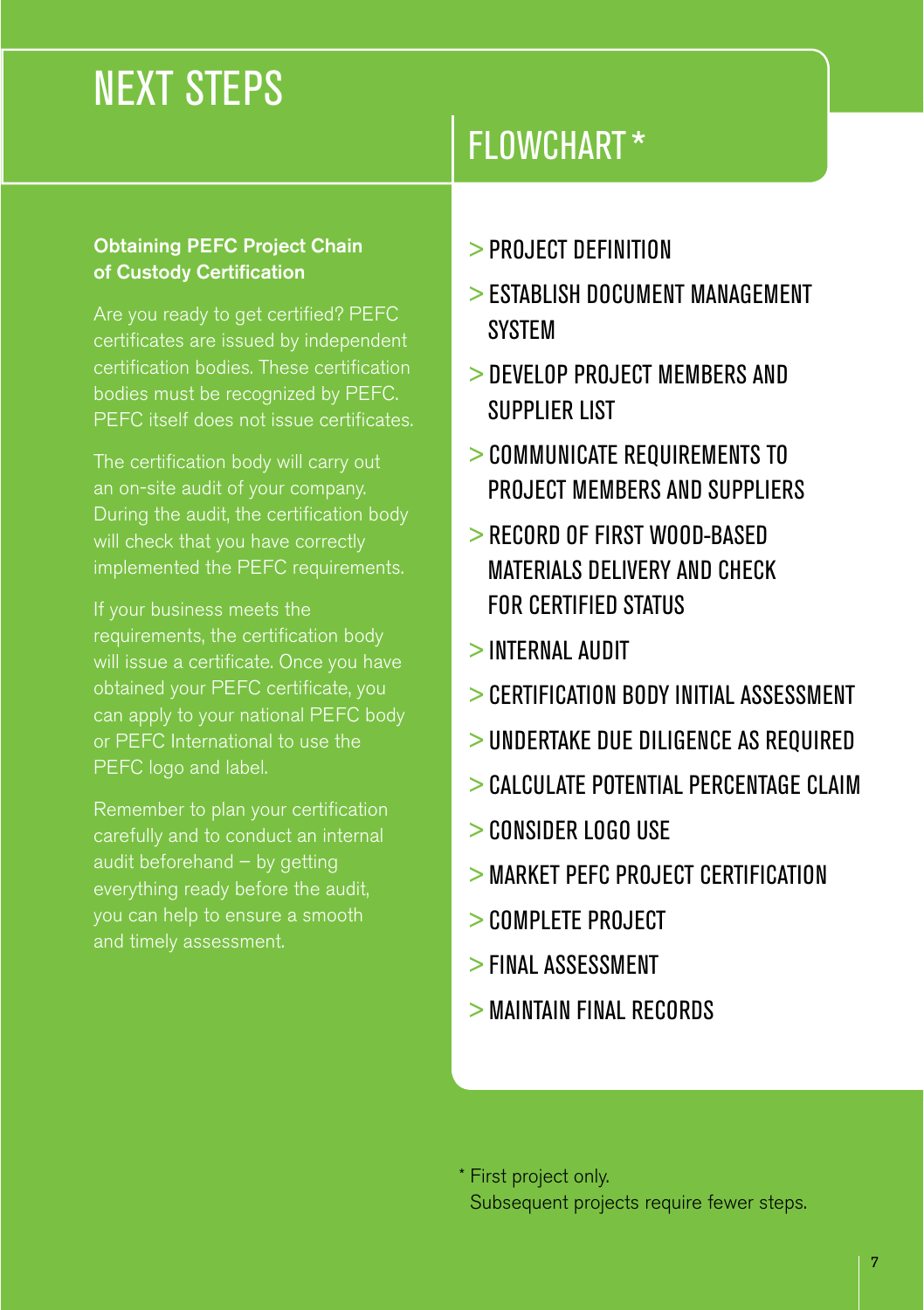### WHAT MAKES PEFC UNIQUE?

With alternative forest and Chain of Custody certification systems available, there are good reasons why so many people opt for PEFC.

As the largest forest certification system globally, PEFC remains the certification system of choice for small, non-industrial private forests, with hundreds of thousands of family-owned forests certified as in compliance with PEFC's Sustainability Benchmarks.

To date, over 10,000 companies have achieved PEFC Chain of Custody certification, offering tens of thousands of PEFC certified products globally.

#### PEFC IS THE ONLY GLOBAL CERTIFICATION SYSTEM THAT:

#### Upholds highest standards without exception

- Requires compliance with all fundamental ILO Conventions in forest management since 2001, setting new benchmarks for social issues
- Is tailored to the specific needs of family and community-owned forests, with lasting contributions to livelihoods and rural development
- • Offers well-established processes for group certification, thereby offering access to certification and the marketplace for certified products from

locally controlled forestry

- • Sets the highest standards for forest certification aligned with the majority of the world's governments, including:
	- Maintaining or enhancing biodiversity
	- Protecting ecologically important forest areas
	- Prohibiting forest conversions and excluding certification of plantations established by conversions
	- Prohibiting use of the most hazardous chemicals and GMOs, and minimizing the use of pesticides
	- Protecting workers' rights and welfare, and encouraging local employment – recognizing the principle of free, prior and informed consent (FPIC), the UN Declaration on Indigenous Peoples' Rights, and ILO Convention 169 on Indigenous and Tribal Peoples
	- Respecting property and land tenure rights as well as customary and traditional rights – provisions for consultation with local people and stakeholders
	- Abiding by applicable laws
- • Safeguarding the basic rights of workers
- • Added requirements on social, health and safety requirements in Chain of Custody certification as early as 2010.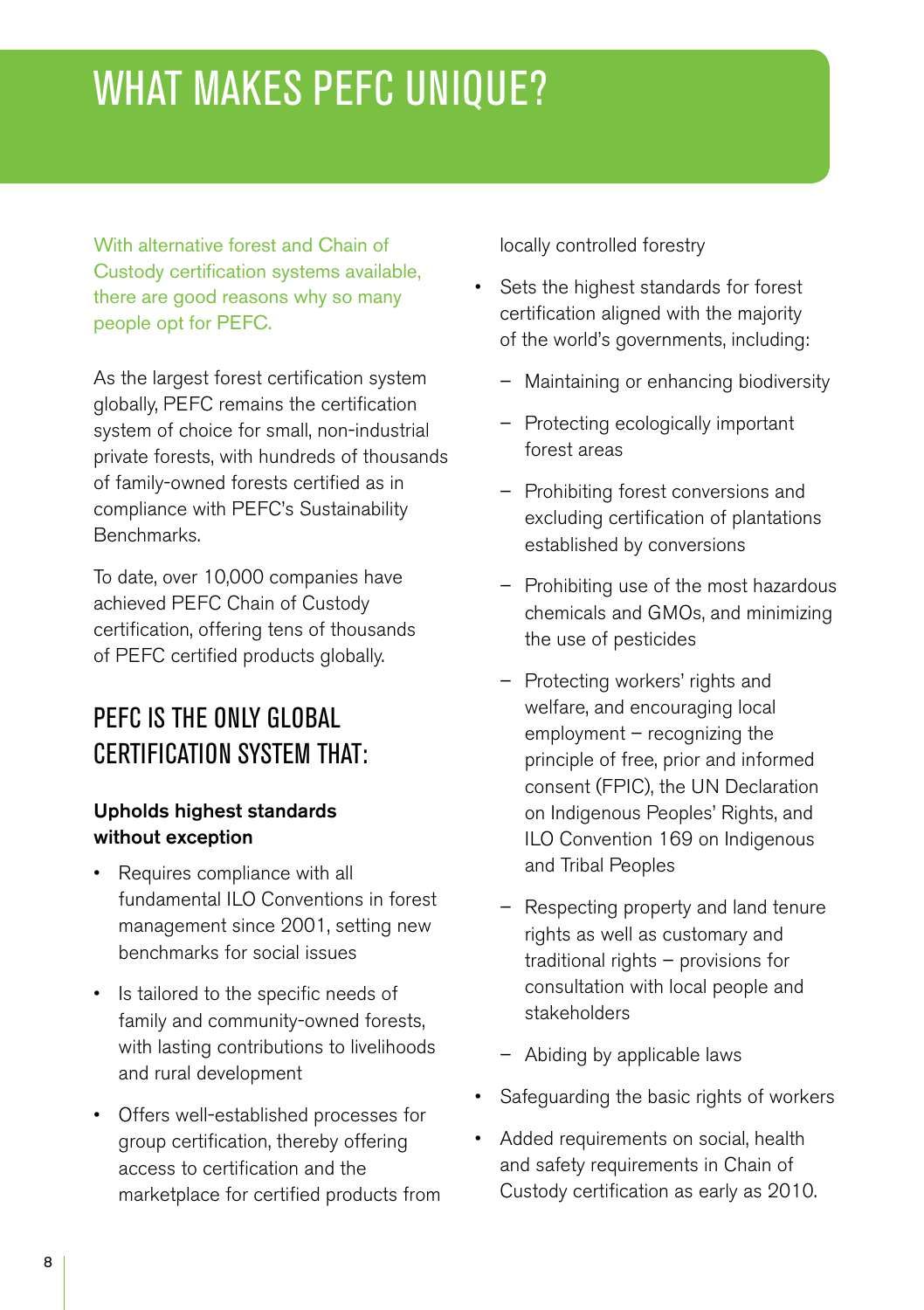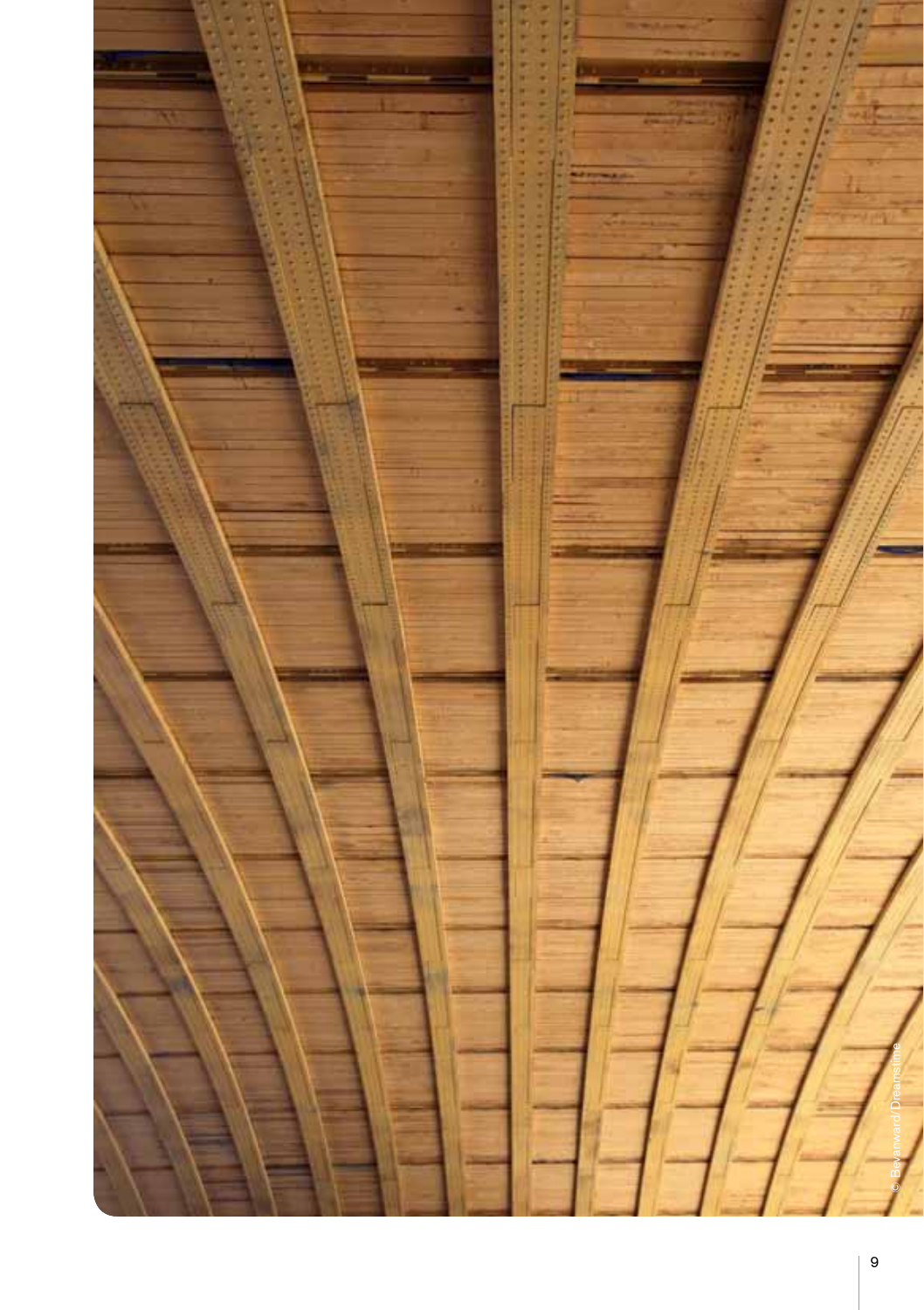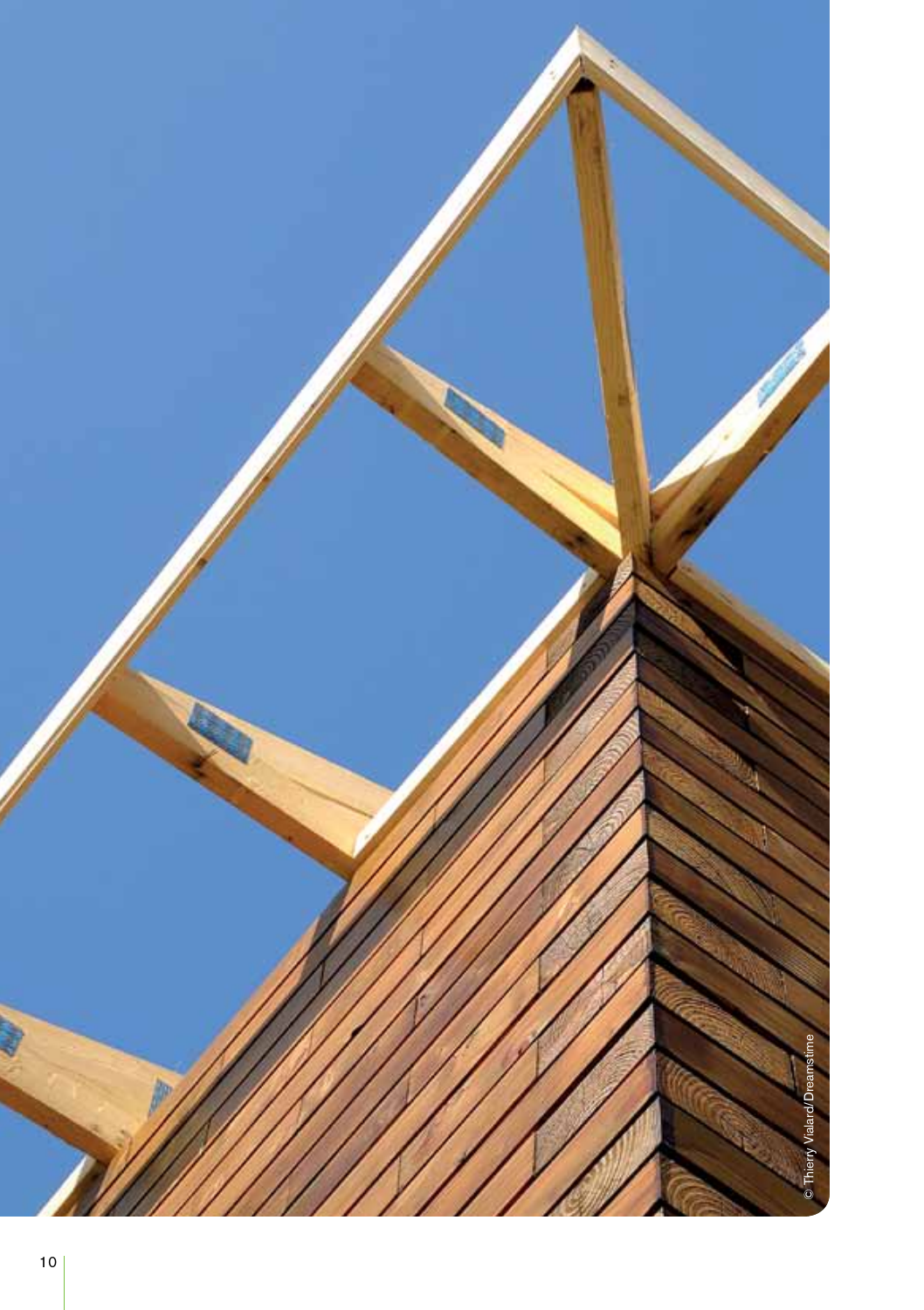#### Level of stakeholder engagement equally high for all standards

- Strictly separates standard-setting, certification and accreditation to ensure complete independence and impartiality
- Requires all national standards to be independently developed with participation open to all interested parties
- Recognizes the importance of the nine major groups as defined by Agenda 21 (Commission on Sustainable Development (CSD) Major Groups) of the UN Conference on Environment and Development (UNCED) as the stakeholder groups involved in or concerned by forest management
- Requires that all standards undergo public consultation at national and international levels and third-party assessment
- • Demands and implements regular revisions of national certification systems

#### Builds on intergovernmental agreements and globally recognized processes

- Builds its understanding of sustainable forest management on broad societal consensus as expressed in international and intergovernmental processes
- • Supports the implementation of governmental agreements through a voluntary, market-based mechanism
- Follows globally accepted ISO Guidelines for certification and accreditation